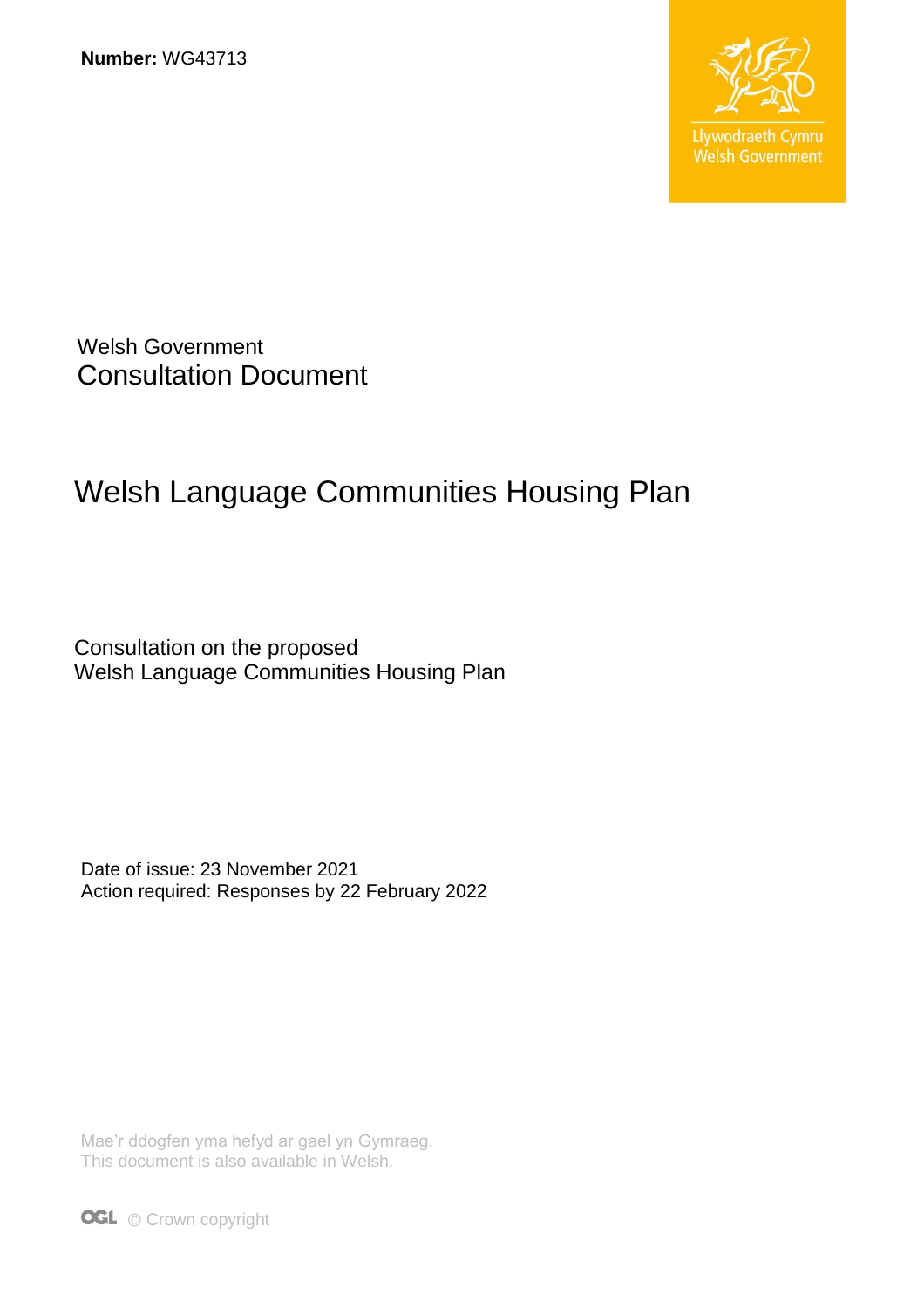| <b>Overview</b>                                           | <b>Welsh Language Communities Housing</b><br><b>Plan</b>                                                                                                                                                                                                   |
|-----------------------------------------------------------|------------------------------------------------------------------------------------------------------------------------------------------------------------------------------------------------------------------------------------------------------------|
|                                                           | This consultation seeks your views on the Welsh<br>Government's proposals on the Welsh Language<br>Communities Housing Plan which offers a package of<br>interventions to support Welsh-speaking communities with<br>a high concentration of second homes. |
| How to<br>respond                                         | Responses to this consultation should be<br>e-mailed/posted to the address below to arrive by 22<br>February 2022 at the latest.                                                                                                                           |
| <b>Further</b><br>information<br>and related<br>documents | Large print, Braille and alternative language versions<br>of this document are available on request.                                                                                                                                                       |
|                                                           | The consultation documents can be accessed from the<br>Welsh Government's website at gov.wales/consultations                                                                                                                                               |
| <b>Contact</b><br>details                                 | For further information:                                                                                                                                                                                                                                   |
|                                                           | <b>Welsh Language Division</b><br><b>Welsh Government</b><br>Doc Fictoria<br>Caernarfon<br>Gwynedd<br><b>LL55 1TH</b>                                                                                                                                      |
|                                                           | https://gov.wales/welsh-language-communities-housing-<br>plan                                                                                                                                                                                              |
|                                                           | e-mail: UnedlaithGymraegWelshLanguageUnit@gov.wales                                                                                                                                                                                                        |
|                                                           |                                                                                                                                                                                                                                                            |





Facebook/EducationWales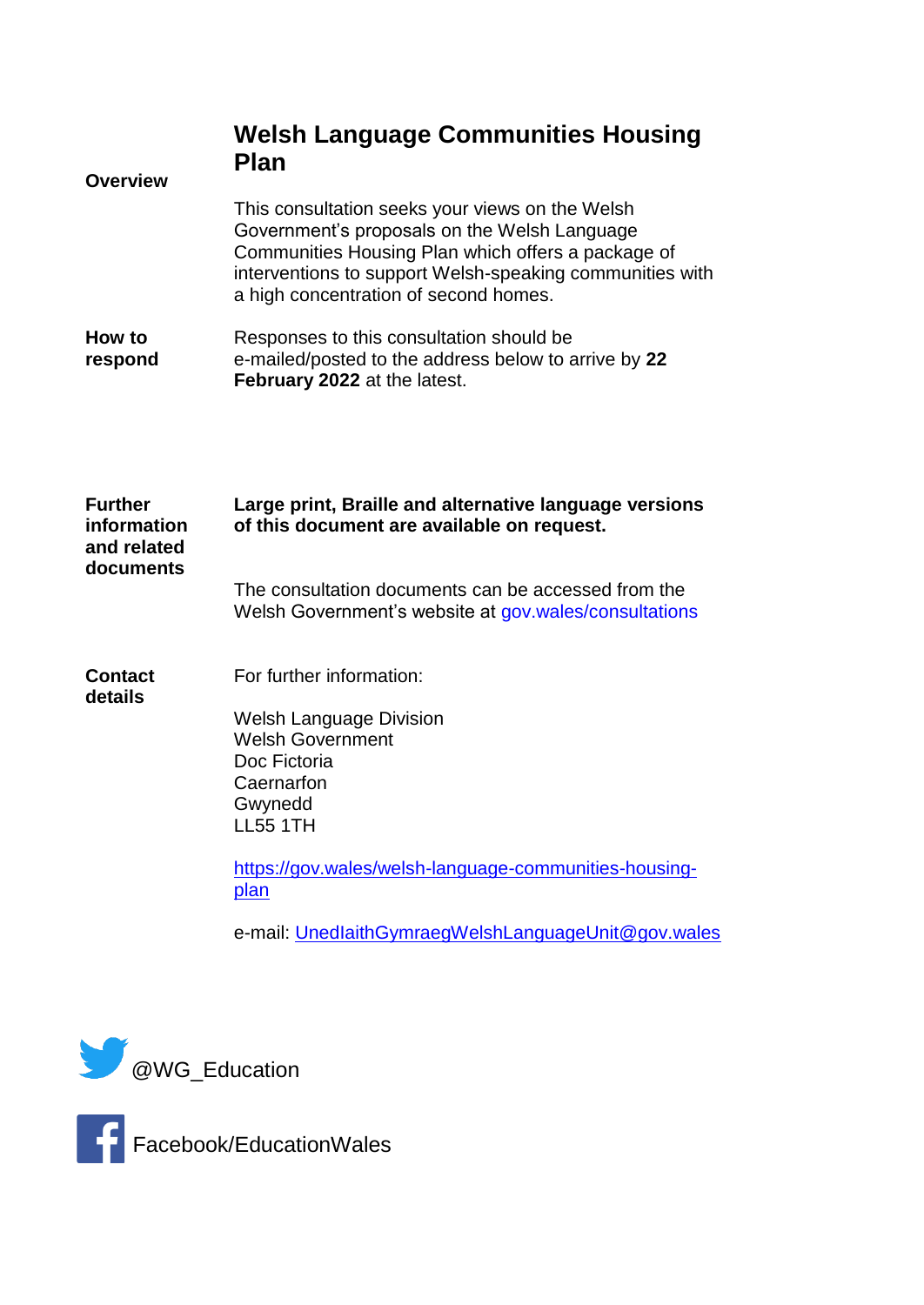# **General Data Protection Regulation (GDPR)**

The Welsh Government will be data controller for any personal data you provide as part of your response to the consultation. Welsh Ministers have statutory powers they will rely on to process this personal data which will enable them to make informed decisions about how they exercise their public functions. Any response you send us will be seen in full by Welsh Government staff dealing with the issues which this consultation is about or planning future consultations. Where the Welsh Government undertakes further analysis of consultation responses then this work may be commissioned to be carried out by an accredited third party (e.g. a research organisation or a consultancy company). Any such work will only be undertaken under contract. Welsh Government's standard terms and conditions for such contracts set out strict requirements for the processing and safekeeping of personal data.

In order to show that the consultation was carried out properly, the Welsh Government intends to publish a summary of the responses to this document. We may also publish responses in full. Normally, the name and address (or part of the address) of the person or organisation who sent the response are published with the response. If you do not want your name or address published, please tell us this in writing when you send your response. We will then redact them before publishing. You should also be aware of our responsibilities under Freedom of Information legislation.

If your details are published as part of the consultation response then these published reports will be retained indefinitely. Any of your data held otherwise by Welsh Government will be kept for no more than three years.

# **Your rights**

Under the data protection legislation, you have the right:

- to be informed of the personal data held about you and to access it
- to require us to rectify inaccuracies in that data
- to (in certain circumstances) object to or restrict processing
- for (in certain circumstances) your data to be 'erased'
- to (in certain circumstances) data portability
- to lodge a complaint with the Information Commissioner's Office (ICO) who is our independent regulator for data protection.

For further details about the information the Welsh Government holds and its use, or if you want to exercise your rights under the UK GDPR, please see contact details below:

Data Protection Officer: Welsh Government Cathays Park **CARDIFF** CF10 3NQ e-mail: [Data.ProtectionOfficer@gov.wales](mailto:Data.ProtectionOfficer@gov.wales)

The contact details for the Information Commissioner's Office are: Wycliffe House Water Lane Wilmslow Cheshire SK9 5AF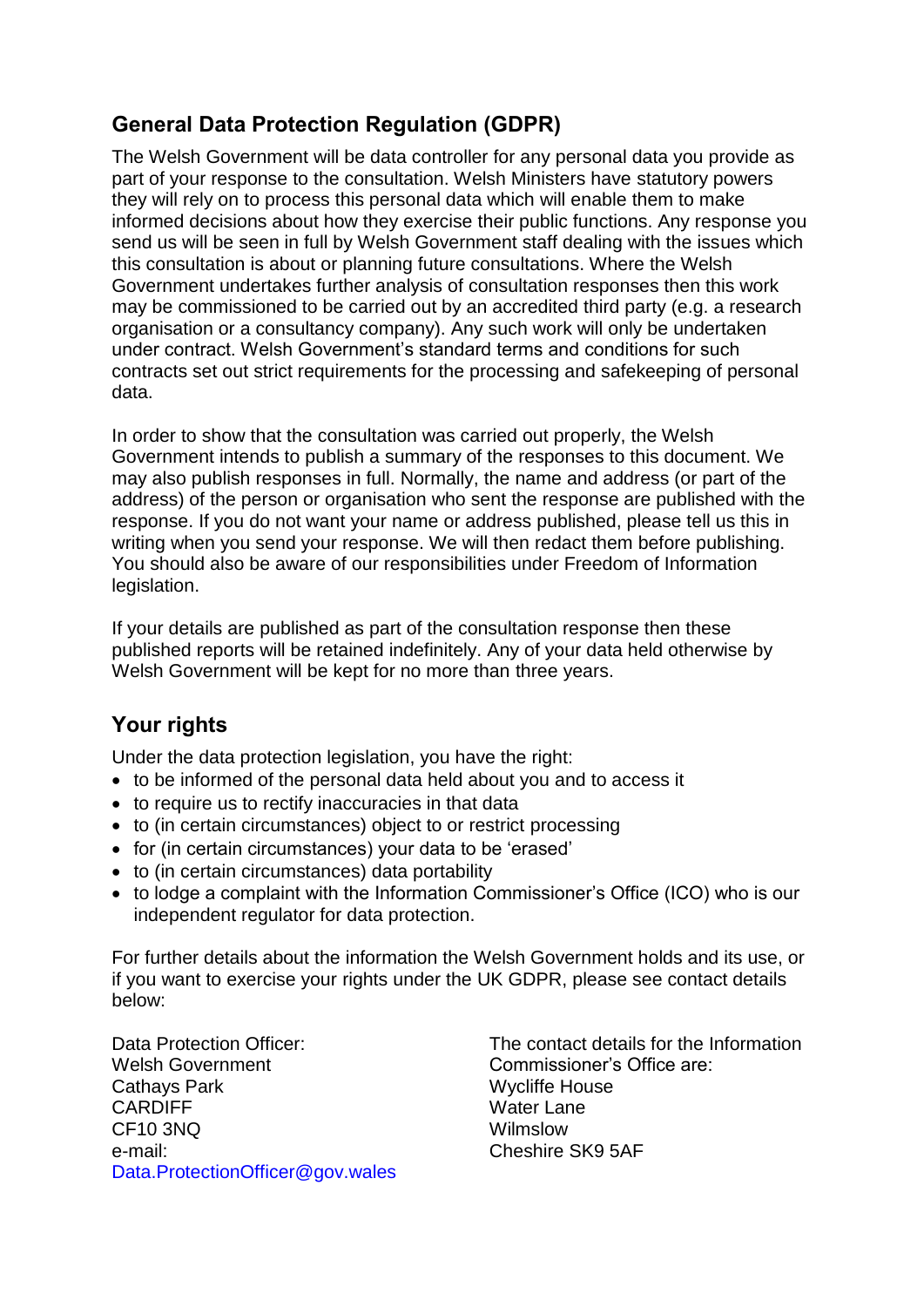Tel: 01625 545 745 or 0303 123 1113 Website:<https://ico.org.uk/>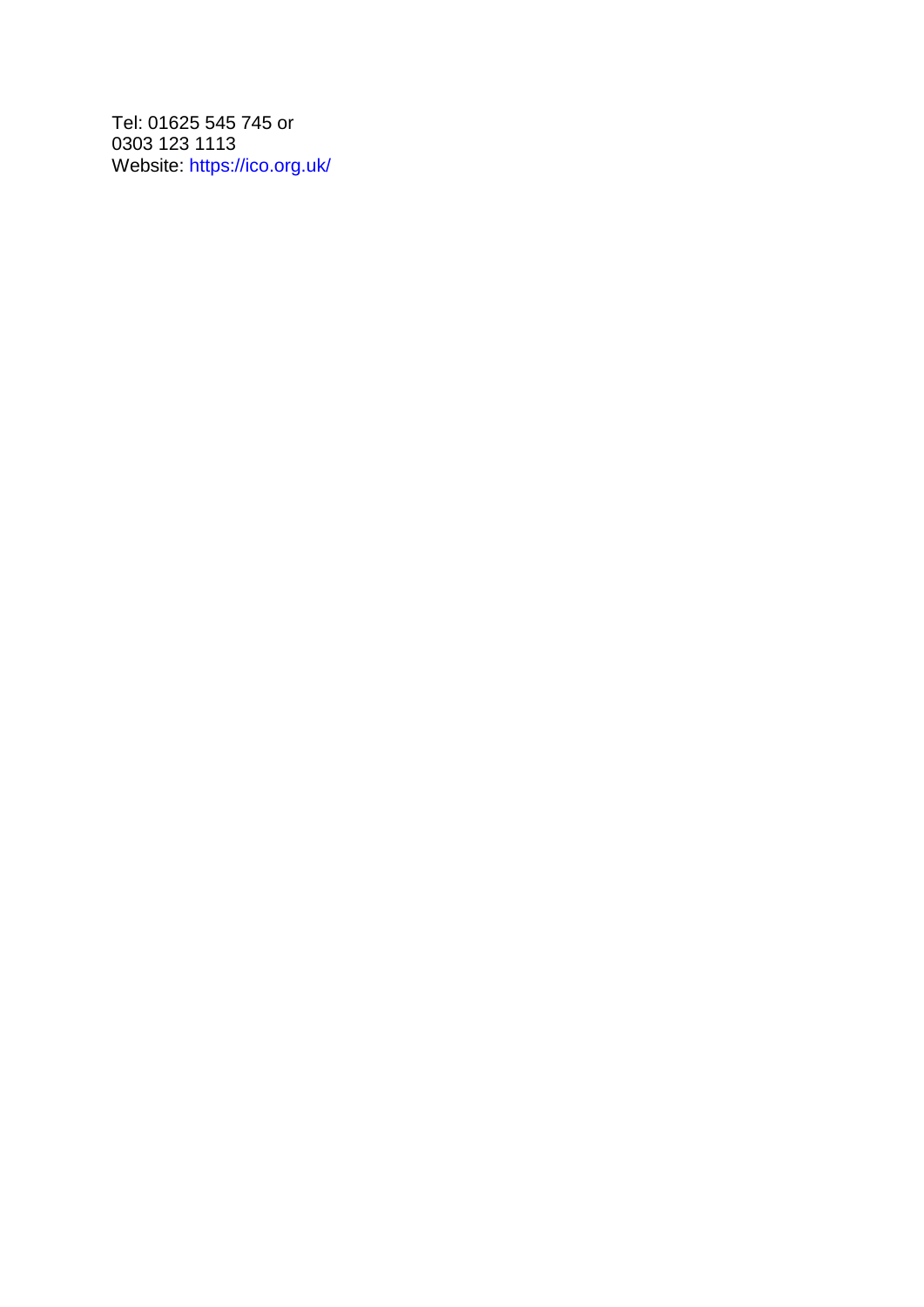# **Ministerial Foreword**

Large numbers of second homes and short-term holiday accommodation have provoked strong feelings in particular communities in Wales for some years. In these communities, there is often a sense of injustice that people are priced out of their local housing market by those purchasing second homes or homes to let as short term holiday accommodation. We are determined to tackle this issue.

Second homes are often concentrated in and around Welsh-speaking communities, and this can lead to patterns of home occupation which have a detrimental effect on the use of Welsh in communities which are crucial to the long term flourishing of our language. Second homes, alongside a range of wider factors, impact on the affordability and availability of housing for local people and raising prices in the local housing market, sometimes dramatically.

It is not hard to see that a pattern of young Welsh-speaking people in particular leaving their communities in order to find affordable housing elsewhere can pose a threat to the future of the language in those communities.

In March 2021 we welcomed Dr Simon Brooks' report, *['Second Homes: Developing new](https://gov.wales/second-homes-developing-new-policies)*  policies in Wales<sup>'1</sup>. The report, builds on the work undertaken in Gwynedd and Anglesey ['Managing the use of dwellings as holiday homes'](https://democracy.gwynedd.llyw.cymru/documents/s27926/Appendix%202.pdf)<sup>2</sup> and considers the impact that disproportionate numbers of second homes and short-term holiday accommodation can have on communities, particularly in the context of the Welsh language. The recommendations have been particularly useful in underpinning the actions we will take to tackle these challenges head on.

Ensuring that local people can afford to live in the communities in which they grew up, and the health and vitality of Welsh as a thriving community language, are key strategic goals for the Welsh Government. Our **Programme for Government<sup>3</sup> includes a number of** commitments in this regard, not least the pledge to build 20,000 low-carbon homes for social rent across Wales and the development of a Welsh Language Communities Housing Plan.

On 6 July, the Minister for Climate Change, Julie James MS, set out our [ambitious three](https://record.assembly.wales/Plenary/12321#A66334)[pronged approach](https://record.assembly.wales/Plenary/12321#A66334)<sup>4</sup> which includes a package of interventions. To address issues of affordability, we will be targeting and tailoring our existing housing programmes across tenures. In doing this, we will draw on experiences of rolling out programmes such as Homebuy, and will promote creative solutions we have seen in many parts of Wales. We will consult on changes to the regulatory framework and the system. To address the issues presented by second homes, we aim to provide for better management of additional homes and short-term holiday accommodation. We believe that our national and local taxation systems should be designed so that second home owners make a fair and effective financial contribution to the communities in which they buy.

Alongside this, for those communities in which Welsh is widely spoken, our Welsh Language Communities Housing Plan will play a crucial part in our response. We will develop a package of interventions that will work with our collective approaches in order to

1

<sup>1</sup> [Second homes: developing new policies | GOV.WALES](https://gov.wales/second-homes-developing-new-policies)

<sup>2</sup> <https://democracy.gwynedd.llyw.cymru/documents/s27926/Appendix%202.pdf>

<sup>&</sup>lt;sup>3</sup> [Programme for government | GOV.WALES](https://gov.wales/programme-government)

<sup>4</sup> Plenary 06/07/2021 - [Welsh Parliament \(assembly.wales\)](https://record.assembly.wales/Plenary/12321#A66334)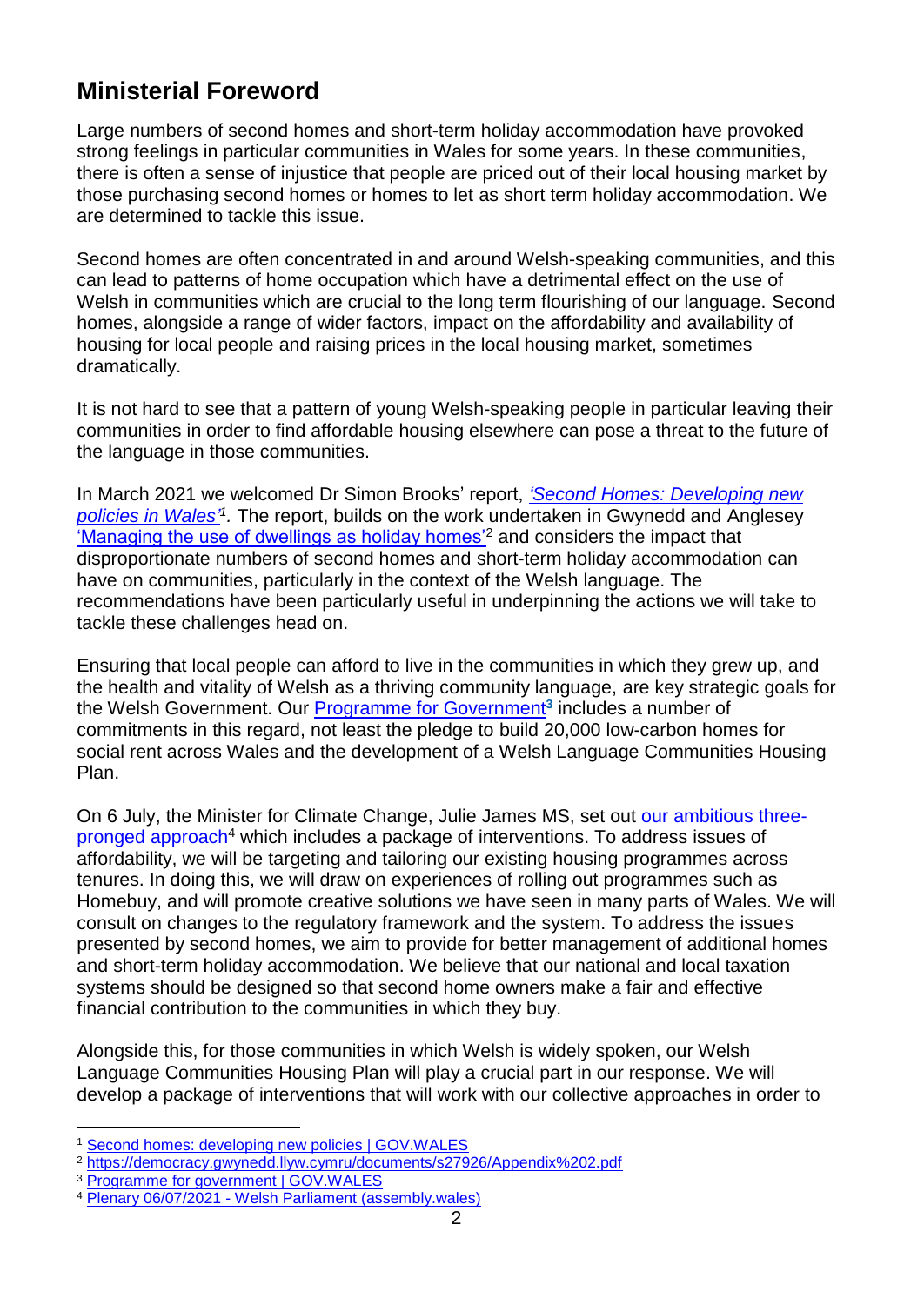support and protect Welsh-speaking communities. *Cymraeg 2050: A million Welshspeakers* acknowledges the importance of these communities as places that facilitate the use of the language in every aspect of everyday life. We need, therefore, careful economic, community and language planning to enable Welsh-speaking communities to be economically and linguistically viable. People and especially our young people must be able to afford to live, work and make a valuable contribution within these Welsh-speaking communities.

This is a complex area and there will be a range of views on how the Welsh Government should respond. We therefore encourage everyone in the communities affected and elsewhere in Wales, whether they live, run businesses, own property, or deliver public services here to respond to this consultation and help shape our Welsh Language Communities Housing Plan.

## **Jeremy Miles MS Minister for Education and Welsh Language**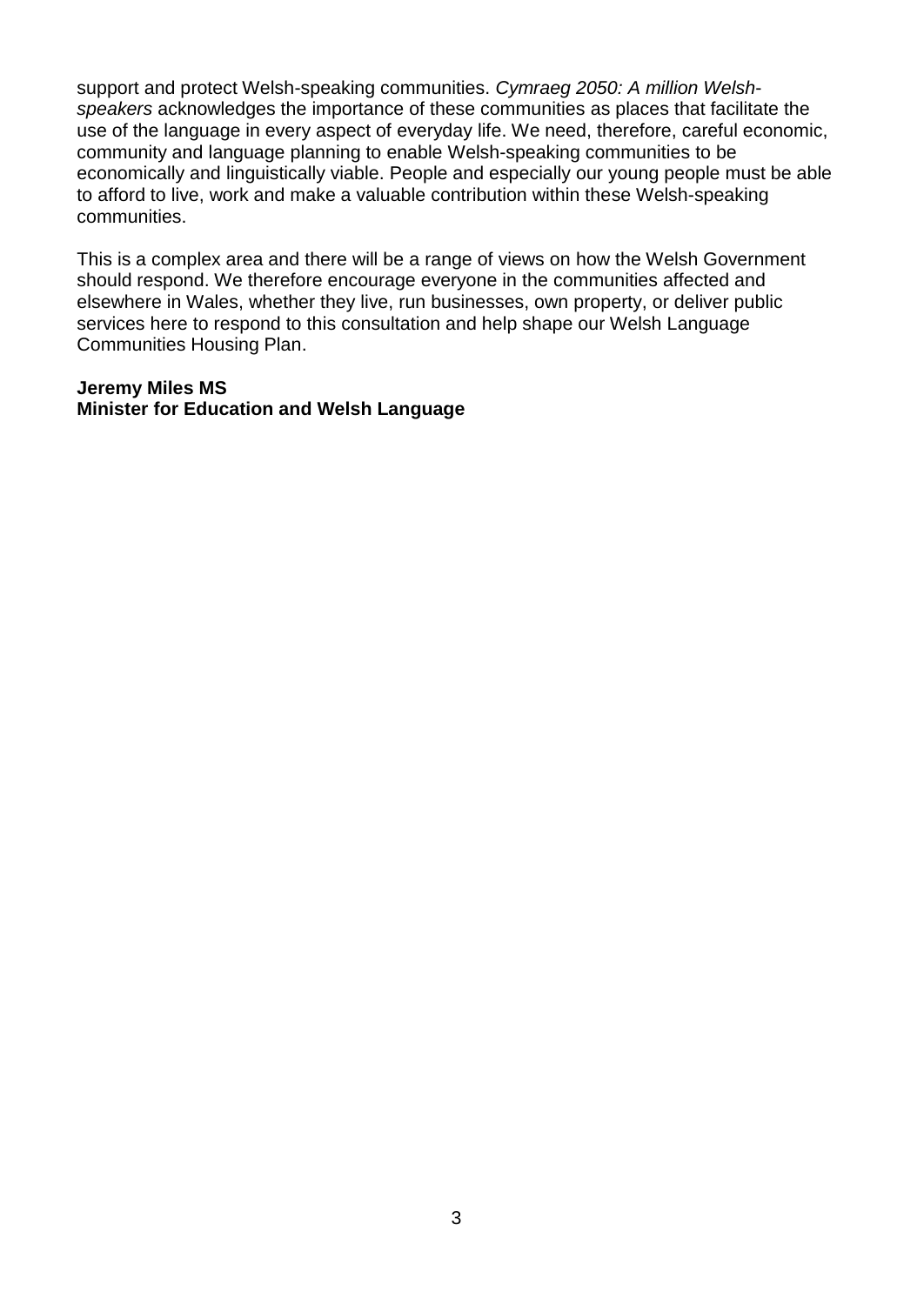# **The Context**

# **Affordability, Second Homes and Welsh Language**

There has been significant coverage, across Wales, the UK and beyond of the difficulties people – particularly young people – can have in accessing affordable, quality housing, whether to buy or rent. Often, those difficulties are connected to issues in relation to second homes. This also raises questions about the sustainability of our community services and of empty homes that add nothing at all to communities.

Second homes are a contributory and intertwined factor implicit in the affordability challenge, but they cannot be characterised effectively as the whole of the 'problem'. In seeking to resolve affordability issues, we do not wish inadvertently to create fresh challenges.

We are proposing an approach that seeks to address core issues to affordability in coastal and rural communities, through actions by us in Welsh Government and by local authorities. The primary tools in the plan are as follows:

- **Support:** target and tailor our existing housing programmes, across tenures, as well as developing and trialling new approaches.
- **Regulatory framework and the system:** provide for better management of additional second homes and short-term holiday accommodation, and the standards of existing and additional short-term holiday accommodation, through changes to the regulatory framework and system.
- **A fairer contribution:** seek to ensure the national and local taxation systems ensure second home owners can make a fair and effective contribution to the communities in which they buy.

Further to this, our Programme for Government commits to four key actions that relate to the affordability question:

- Build 20,000 new low-carbon social homes for rent.
- Create a Welsh Language Communities Housing Plan.
- Keep the 1% increase in Land Transaction Tax charged on second home purchases.
- Explore and develop effective tax, planning and housing measures which could include local rates of Land Transaction Tax – to ensure the interests of local people are protected.

In August, we launched a consultation on possible changes to local taxes which might help local authorities manage the impact of second homes and self-catered accommodation. We have also commissioned a piece of work exploring establishing a statutory registration or licensing scheme for holiday accommodation operators in Wales. To strengthen our evidence base, we have commissioned a [desk-based study](https://gov.wales/research-develop-evidence-base-second-homes)<sup>5</sup> of the evidence that currently exists for interventions, and stakeholder interviews relevant to the issues associated with second homes. We are also consulting on proposals to amend the development management system and planning policy in Wales to support local planning authorities manage second homes and short-term holiday accommodation.

<sup>1</sup> <sup>5</sup> [https://gov.wales/research-develop-evidence-base-second-homes](https://eur01.safelinks.protection.outlook.com/?url=https%3A%2F%2Fgov.wales%2Fresearch-develop-evidence-base-second-homes&data=04%7C01%7CIddon.Edwards2%40gov.wales%7C4983ce1956214ed5fa7408d99ee9a71c%7Ca2cc36c592804ae78887d06dab89216b%7C0%7C0%7C637715548622864737%7CUnknown%7CTWFpbGZsb3d8eyJWIjoiMC4wLjAwMDAiLCJQIjoiV2luMzIiLCJBTiI6Ik1haWwiLCJXVCI6Mn0%3D%7C1000&sdata=HsJYmnUasOaNURyOZloeUTiEY%2B3ReEvvsLjaT%2B0u8C0%3D&reserved=0)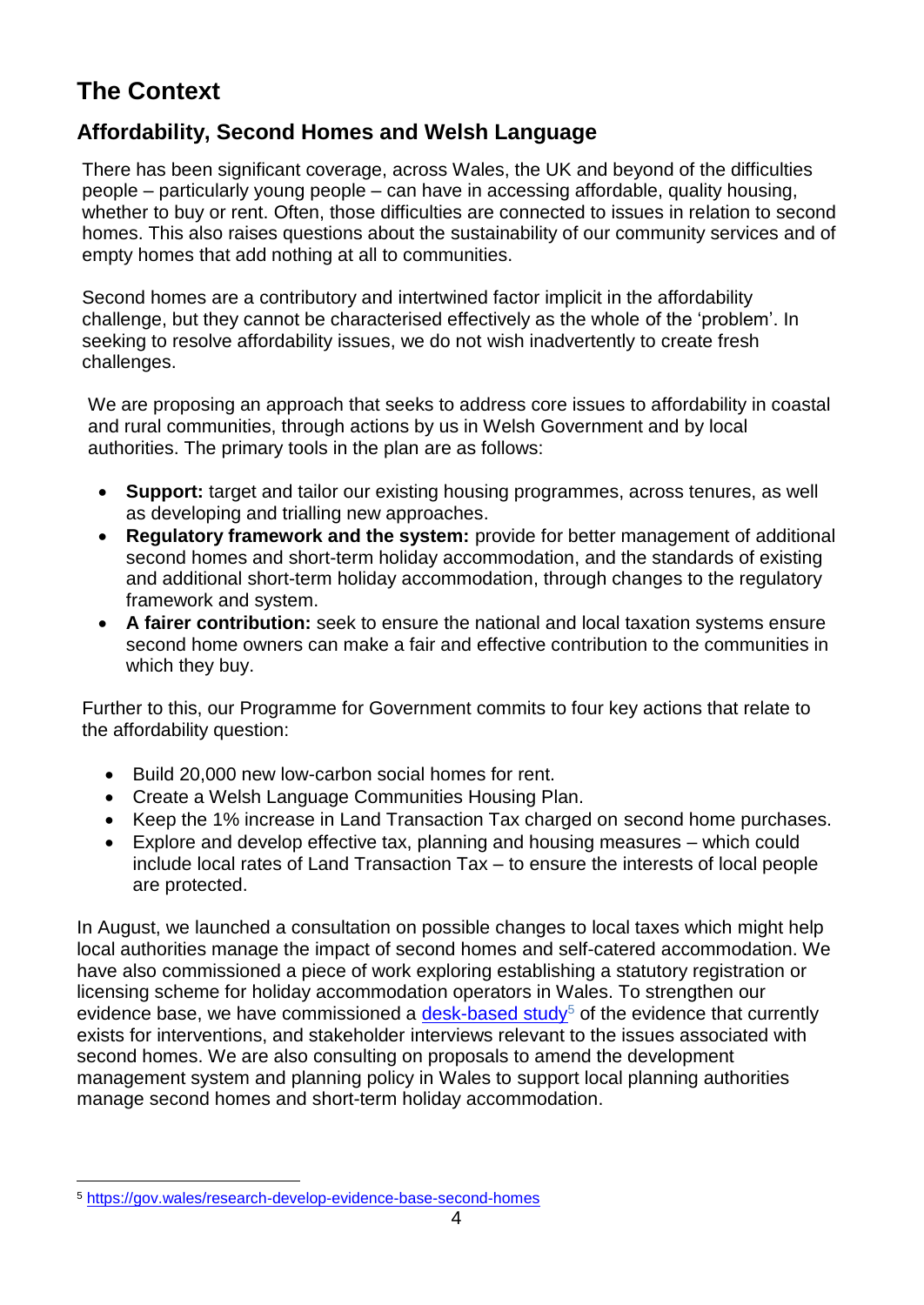We will undertake a pilot to trial a number of interventions outlined in our three-pronged approach and will be working with key stakeholders within and outside the pilot areas to better understand and gain a stronger evidence base on the challenges linked to affordability, second homes and Welsh language.

Affordability challenges exist right across Wales. But much of the debate has focused on the impact on our Welsh-speaking heartlands, in particular in some rural and coastal communities. In these and similar communities, the sustainability of Welsh as a community language is a key point of difference and this is the reason we are developing a Welsh Language Communities Housing Plan which builds on and supplements the approaches outlined above.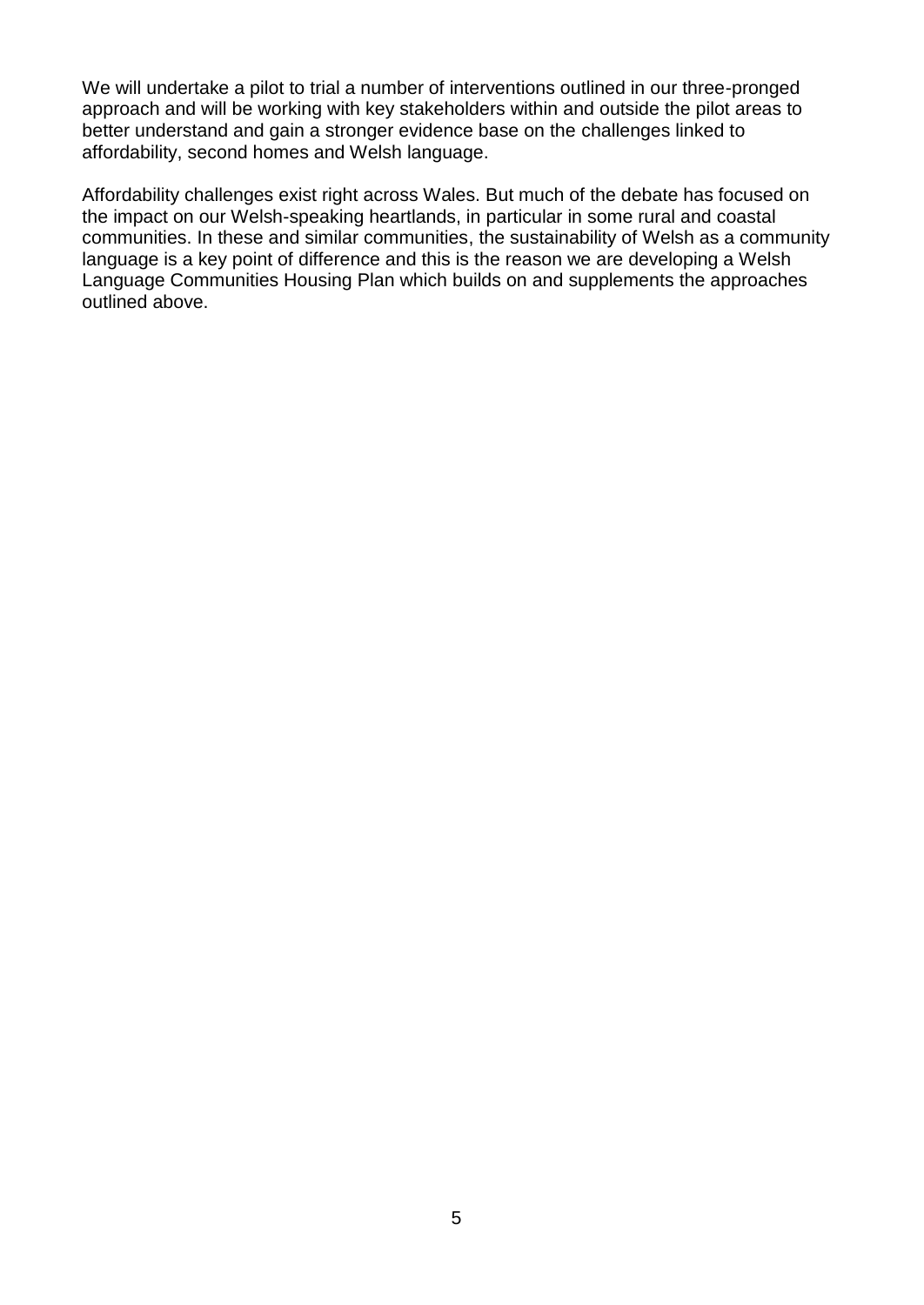# **Welsh Language Communities Housing Plan**

A Welsh Language Communities Housing Plan is one of the Welsh Government's key priorities as set out in our *Programme for Government 2021-2026*. This draft plan considers how the national interventions can be supplemented by other initiatives to work as a balanced package to protect Welsh-speaking communities and to ensure they are sustainable and vibrant communities for future generations, where the living language can thrive.

In his report, commissioned by Academi Hywel Teifi, *Second Homes: Developing new policies in Wales,* Dr Simon Brooks provided a balanced analysis of the possible effects large concentrations of second homes can have on our communities. He also outlined the challenges facing Welsh-speaking communities and the need to sustain those communities.

Dr Brooks also recognises the value of the visitor economy in Wales and we acknowledge the important contribution second home owners and short-term holiday accommodation businesses can make to this and other elements of our local economies. We have a reputation of being a welcoming society. However, we also recognise the impact that higher numbers of second homes and short-term holiday accommodation can have on local housing markets.

Our *Cymraeg 2050<sup>6</sup>* targets of reaching a million Welsh speakers by 2050 and of doubling the daily use of Welsh has a clear narrative about the direction of travel for Welsh language policy. It also gives context to the national wellbeing goal in the Well-being of Future Generations (Wales) Act 2015<sup>7</sup> of *A Wales of vibrant culture and thriving Welsh language*. For the strategy to succeed, we need to work together across government – both national and local – to take a holistic approach to tackling policy issues that are of strategic importance to the language, namely:

- The importance of maintaining Welsh as the primary language spoken in communities in the west and north-west.
- More opportunities for children and adults to learn and, for those who are learning or are already speakers, to become habitual users of the language wherever they live in Wales.

Without maintaining linguistically vibrant geographical communities in the west and northwest, there will be fewer opportunities for people to use the language in everyday social situations. That in turn risks weakening the foundations for the task of creating new speakers across Wales. We therefore need to focus on maintaining the social fabric of these Welsh-speaking communities and avoid creating an imbalance leading to an acceleration of community language shift from Welsh to English.

The Minister for Climate Change announced on 23 November that Dwyfor has been chosen as a location for trialling and evaluating a number of interventions and their cumulative impact. We will, though, work beyond the pilot area to develop and share learning from across Wales. Dwyfor is one of our Welsh-speaking heartlands – one where the Welsh language is an integral part of daily life.

1

<sup>6</sup> [Cymraeg 2050: A million Welsh speakers \(gov.wales\)](https://gov.wales/sites/default/files/publications/2018-12/cymraeg-2050-welsh-language-strategy.pdf)

<sup>7</sup> [Well-being of Future Generations \(Wales\) Act 2015 \(legislation.gov.uk\)](https://www.legislation.gov.uk/anaw/2015/2/section/4)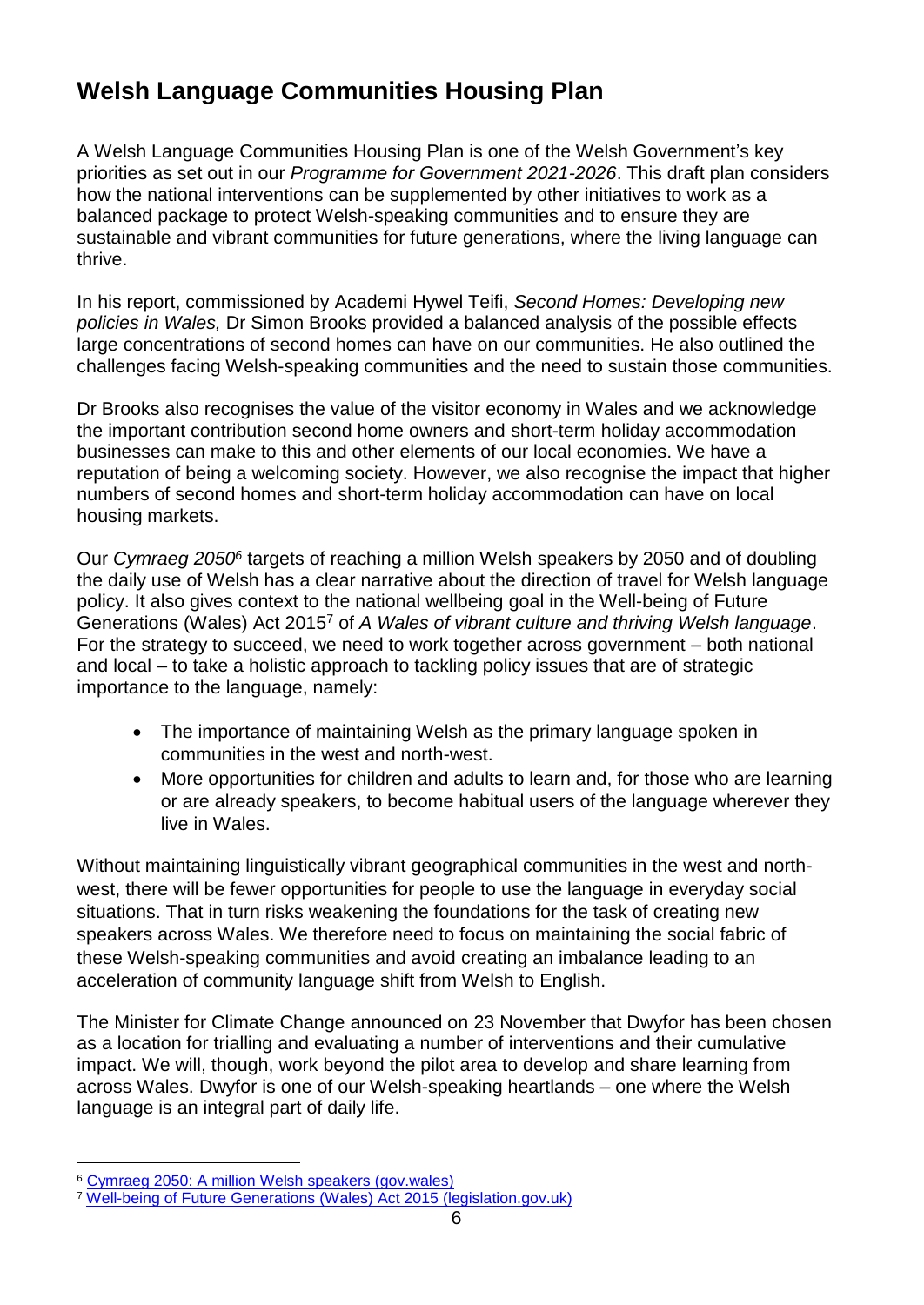This consultation explores how the collective package of interventions including those we trial in Dwyfor, could be complemented at a community level to support and protect the Welsh language, whilst avoiding unintended consequences. It seeks views on what additional initiatives are needed to ensure people, especially young people, can afford to live and work in our Welsh-speaking communities. Our proposed interventions are framed within the context of social justice. Some of the interventions proposed in this consultation may also benefit from being included in the Dwyfor trial.

# **The Welsh Language Communities Housing Plan: proposed interventions**

## **Community-led co-operative and social enterprises**

In the autumn of 2020 a review of the effects of COVID-19 on Welsh language community groups was commissioned by the Welsh Government in partnership with the Mentrau Iaith. The findings of the survey, published in December 2020, highlighted the new opportunities many groups undertook to ensure that their activities continued. But, it also noted the challenges, associated with the restrictions, faced by some organisations.

Welsh language community groups are vital to support the daily use of the Welsh language, but we recognise that COVID-19 has affected other community-based organisations, businesses and vital services in our rural and coastal communities.

The Welsh Language Communities Sub-group of the Partnership Council responsible for leading the review submitted specific recommendations to Welsh Government. One of the recommendations was to support the establishment of community-based co-operatives and social enterprises.

Co-operatives and social enterprises are already an important part of the social and economic landscape in Wales. There is a strong tradition of communities coming together to safeguard local amenities and local services, as well as benefiting from the natural resources in providing economic benefits to local communities. There are examples of community-based social enterprises: Cwmni Bro Ffestiniog, Partneriaeth Ogwen and Galeri in Caernarfon, for instance, exemplify how social enterprises can support and provide a valuable service to a local area. The Welsh language is fully integrated within their organisations and provides good quality job opportunities, supporting the local economy. We will encourage other communities to follow their example by providing support and guidance to help establish community-based social enterprises and co-operatives. The Welsh language will be an intrinsic part of the social business and this will be done with the view of rolling out beyond those areas. The [Marchnad Lafur Cymraeg](https://www.arsyllfa.cymru/summary-report-highlighting-relevant-outputs-and-key-recommendations-from-the-marchnad-lafur-cymraeg-project/)<sup>8</sup> report also made recommendations in relation to the opportunities for community enterprise models.

Co-operative housing is not a new model of housing tenure. There are extensive examples across Europe and America of how varying models of co-operative housing can ensure affordable homes remain for the local community. Nevertheless, the movement in Wales remains on a relatively small scale at present.

<sup>1</sup> <sup>8</sup> [Recommendations from Marchnad Lafur Cymraeg -](https://www.arsyllfa.cymru/summary-report-highlighting-relevant-outputs-and-key-recommendations-from-the-marchnad-lafur-cymraeg-project/) Arsyllfa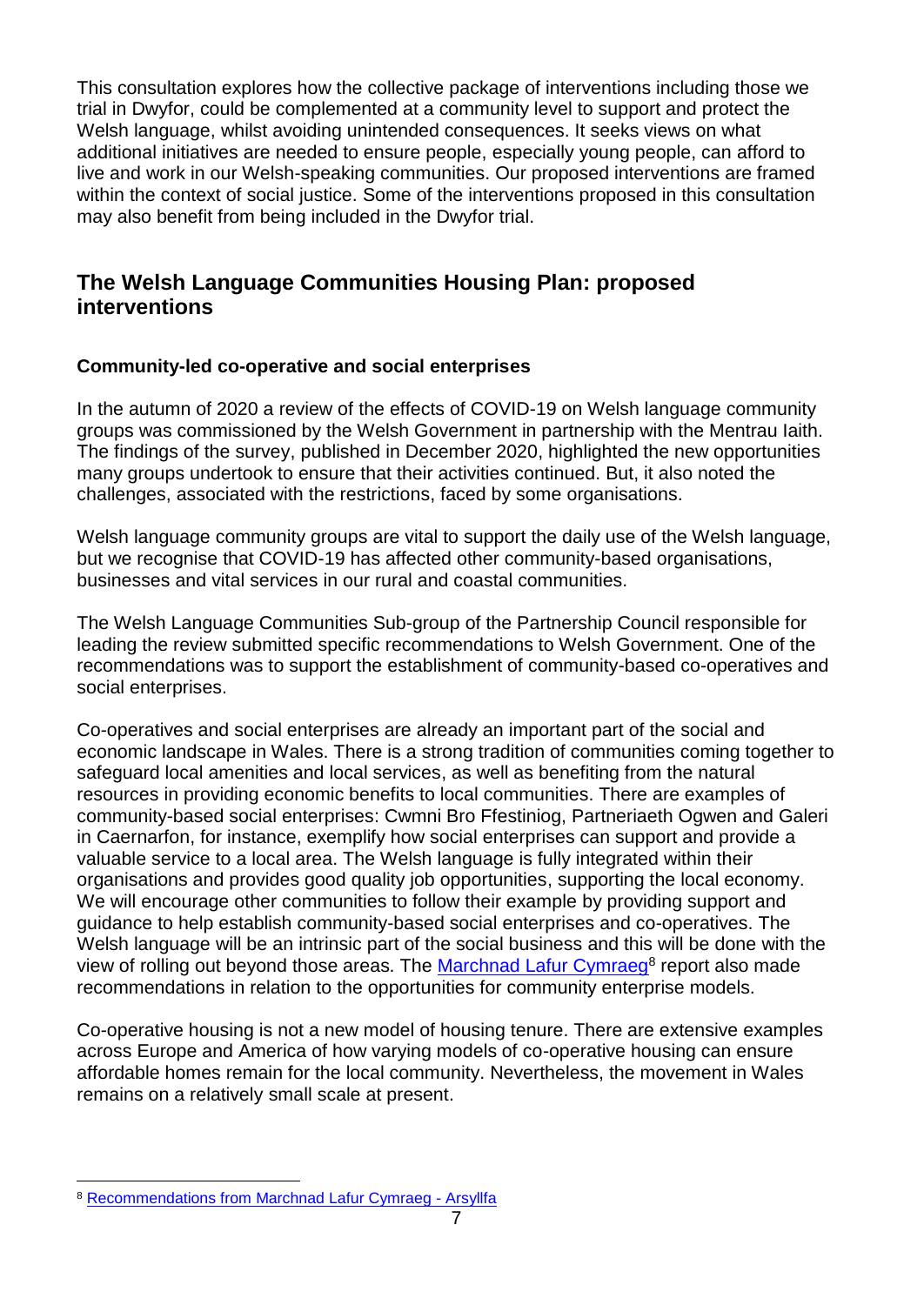Co-operative and community-led housing can help communities, Registered Social Landlords and local authorities to develop bespoke solutions that meet their needs. It can create affordable, cohesive and resilient communities through homes that are led and owned by the local community. The co-operative and community-led housing model not only could provide new builds but can also be a means to purchase and develop properties within the current housing stock – particularly empty properties or housing for which there is little demand, and introduce them to a new market. The Welsh Government already provides support for community-led housing groups through the Communities Creating Homes programme and remains committed to supporting co-operative housing, communityled initiatives and community land trusts as set out in our Programme for Government commitment.

We think this offers particular opportunities for Welsh-speaking communities. Our aim is to build on the good work already being delivered in Wales by providing additional resources to help drive this work forward within Welsh-speaking communities where the need for new dwellings might be relatively small and therefore unviable for many developers to consider. We will work with local housing associations to explore co-operative or community-led housing models to meet local need. Whilst the interventions in this consultation are focused on Welsh-speaking communities, some of the interventions particularly in relation to community-led housing may work in wider communities across Wales.

#### **We propose to:**

- Develop a package of support to help create community-led social enterprises that can
	- Create job opportunities.
	- Secure services within a community.
	- Explore small community led housing interventions under the co-operative model.

#### **Question 1**

Do you think a co-operative or community-led housing model could help local people to access affordable housing?

#### **Question 2**

How can Welsh Government encourage further participation in a co-operative or community-led housing model in Wales?

#### **Social businesses: tourism sector**

In response to the COVID-19 pandemic, numerous ideas have been developed for local communities to benefit from the demand for short-term holiday accommodation. We have examples of community based tourism bunkhouses and short-term holiday accommodation business e.g. Pengwern, Caban Gerlan and Menter y Plu. We will explore ways to support community-based social enterprises to establish and grow short-term holiday accommodation businesses, so that business profits can be re-invested to purchase a further stock to be made available on a social rented basis for local people.

If the operating model is successful, it could be extended to include wider community ownership within the tourism industry.

#### **We propose to:**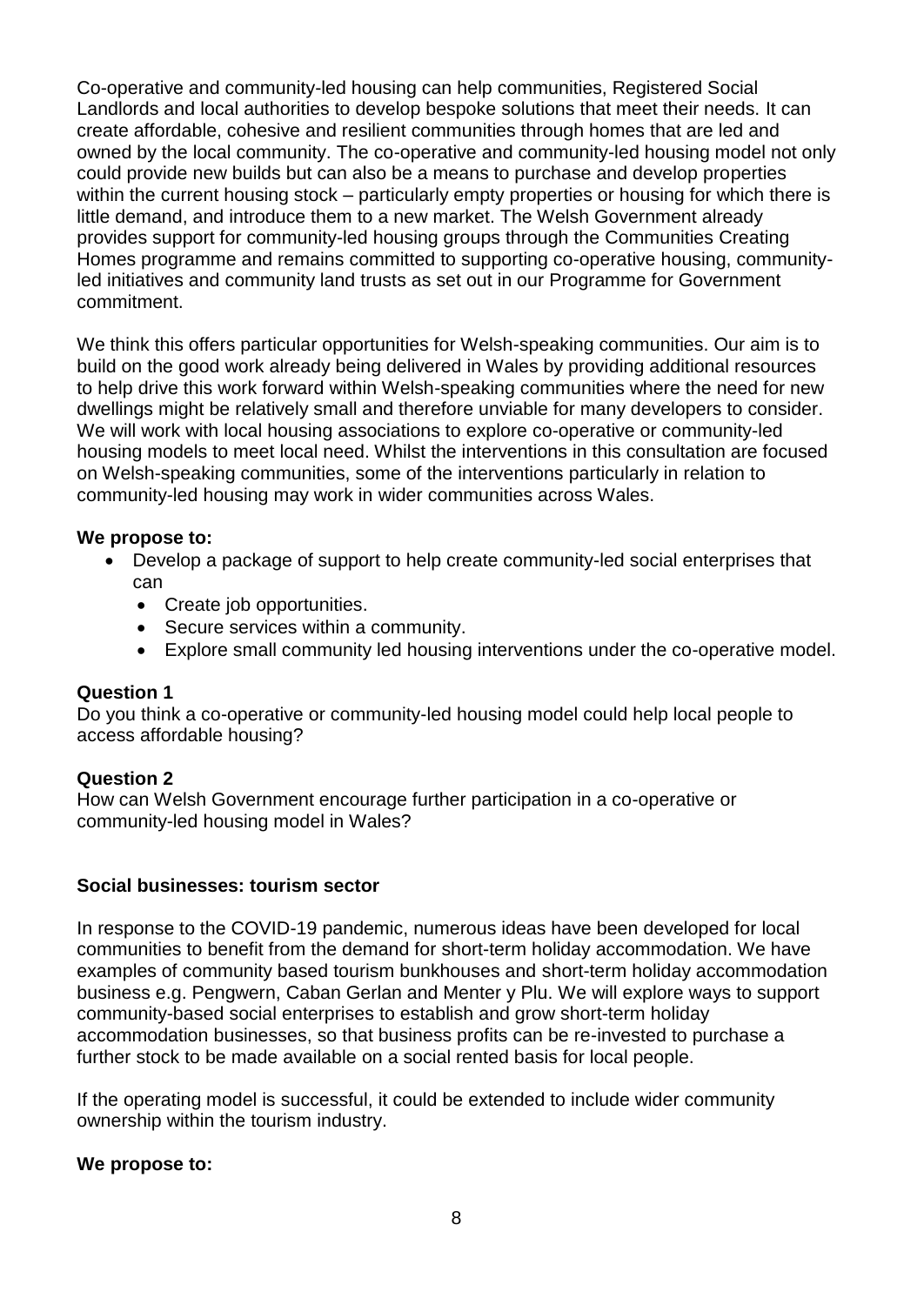Support an existing or newly-established community-based social enterprise to develop a business where a short-term holiday accommodation business can provide sufficient revenue to purchase stock for social rent.

## **Question 3**

What are the challenges to sustaining sufficient local interest and investment in social enterprises?

## **Question 4**

What support or incentives could Welsh Government offer to encourage engagement in such a scheme?

# **Estate Agents' Steering Group**

Estate agents, of course, play a key role in the property market. Many estate agents in rural, coastal and Welsh-speaking areas are long established businesses which have substantial expertise and knowledge and provide a valuable service to the local communities they serve. How properties are described, and detail about the local community, can be influential in providing prospective buyers with useful context – both on the property and the area; before they make a final decision on purchasing a property.

Estate agents have in recent years supported numerous initiatives to raise awareness of the Welsh language and local communities in which properties are listed. For example, estate agents, local authorities and the Mentrau Iaith have been co-operating with the Welsh Government, by distributing local information packs. These provided important and useful information to people wishing to purchase a property in the area.

One key element of such packs is to better inform people about the profile of communities. We will establish an Estate Agents' Steering Group for Welsh-speaking communities – to facilitate potential new projects and research that can be developed in partnership with local estate agents and other key stakeholders.

The steering group will facilitate a range of schemes to strengthen the relationship between communities and estate agencies – and gain an opportunity for better understanding, information and statistics about the housing market, thus adding to a robust evidence base.

#### **We propose to:**

 Establish an Estate Agents' Steering Group to explore the potential for creating innovative approaches to local housing sales. The aim would be to develop these in collaboration with all stakeholders, identifying practical steps to support local buyers to gain fair access to local housing.

#### **Question 5**

To what extent do you think the Estate Agents' Steering Group is a practical and effective way of helping estate agents to play their part in protecting Welsh language communities?

#### **Question 6**

How can estate agents be encouraged or incentivised to engage with the Steering Group?

#### **A 'fair chance' for local buyers and renters**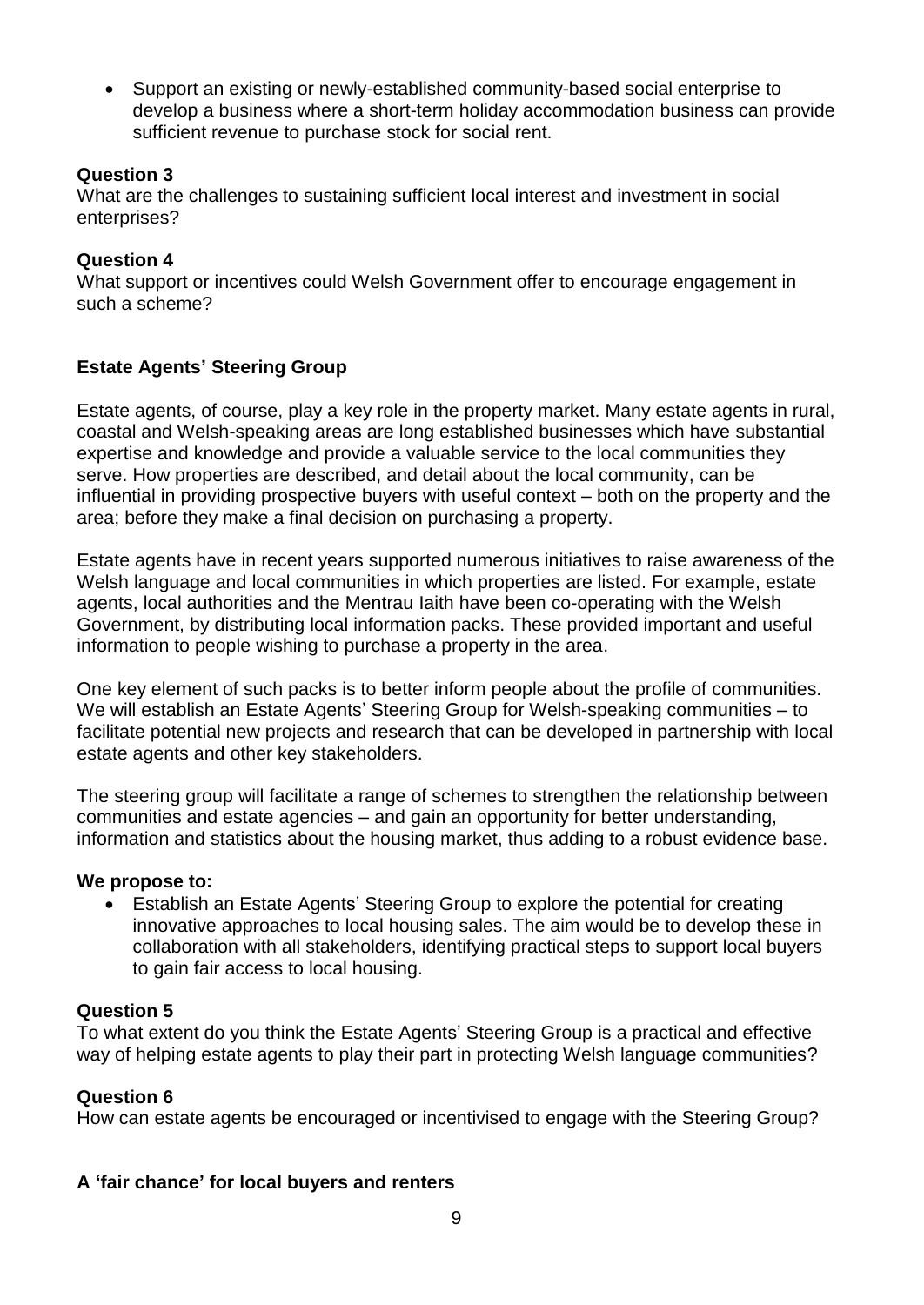In the current market, we understand concerns that some properties are sold or let before being listed on the market. This has been highlighted in areas where demand for properties are high. Local people can be unaware that potential properties are due to come on the market. We will explore working with estate agents and prospective sellers so that properties are available first and for a limited time to local people. This would allow people from a clearly defined area to have an opportunity to view and arrange the necessary finance to purchase/rent the property. In the same way, if a local co-operative would wish to purchase a property, a few weeks would allow them sufficient time to prepare a financial package. As noted, this would be a voluntary scheme which will need to be carefully planned and piloted.

# **We propose to:**

 Explore with relevant stakeholders, developing a voluntary plan which allows local people to have a first chance to buy or rent a property.

# **Question 7**

Would a short period for local residents to view and make offers on housing help them to access property markets?

# **Question 8**

What else might help offer local buyers a 'fair chance' in the housing market?

# **Cultural Ambassadors**

Wales is a welcoming society and we encourage people who visit or decide to move to Wales to actively engage with our unique language and culture. To further facilitate this, we wish to establish a network of Cultural Ambassadors who will actively promote our culture, heritage and Welsh language. The **ecomuseums LIVE<sup>9</sup> is an interesting programme which** aims to support coastal communities in the Llŷn Peninsula and Iveragh Peninsula, Ireland to promote their natural and cultural assets, creating opportunities for sustainable tourism. We will consider what the ecomuseums will learn from their interventions and draw on their experiences.

# **We propose to:**

 Create a network of community based Cultural Ambassadors that promote and celebrate our language, culture and heritage.

# **Question 9**

How could Cultural Ambassadors engage at a community level to support social cohesion and develop a better understanding of our culture, language and heritage?

# **A commission on Welsh-speaking communities**

Following the publication of the report, *Second Homes: Developing new policies in Wales* (March 2021), we provided a written response to Dr Brooks. In it, we confirmed that we will establish a commission to safeguard the future of the Welsh language as a community language. The commission will lead on a socio-linguistic analysis of the health of the

<sup>1</sup> <sup>9</sup> [HOME | LIVE Ecomuseums \(ecomuseumlive.eu\)](https://www.ecomuseumlive.eu/)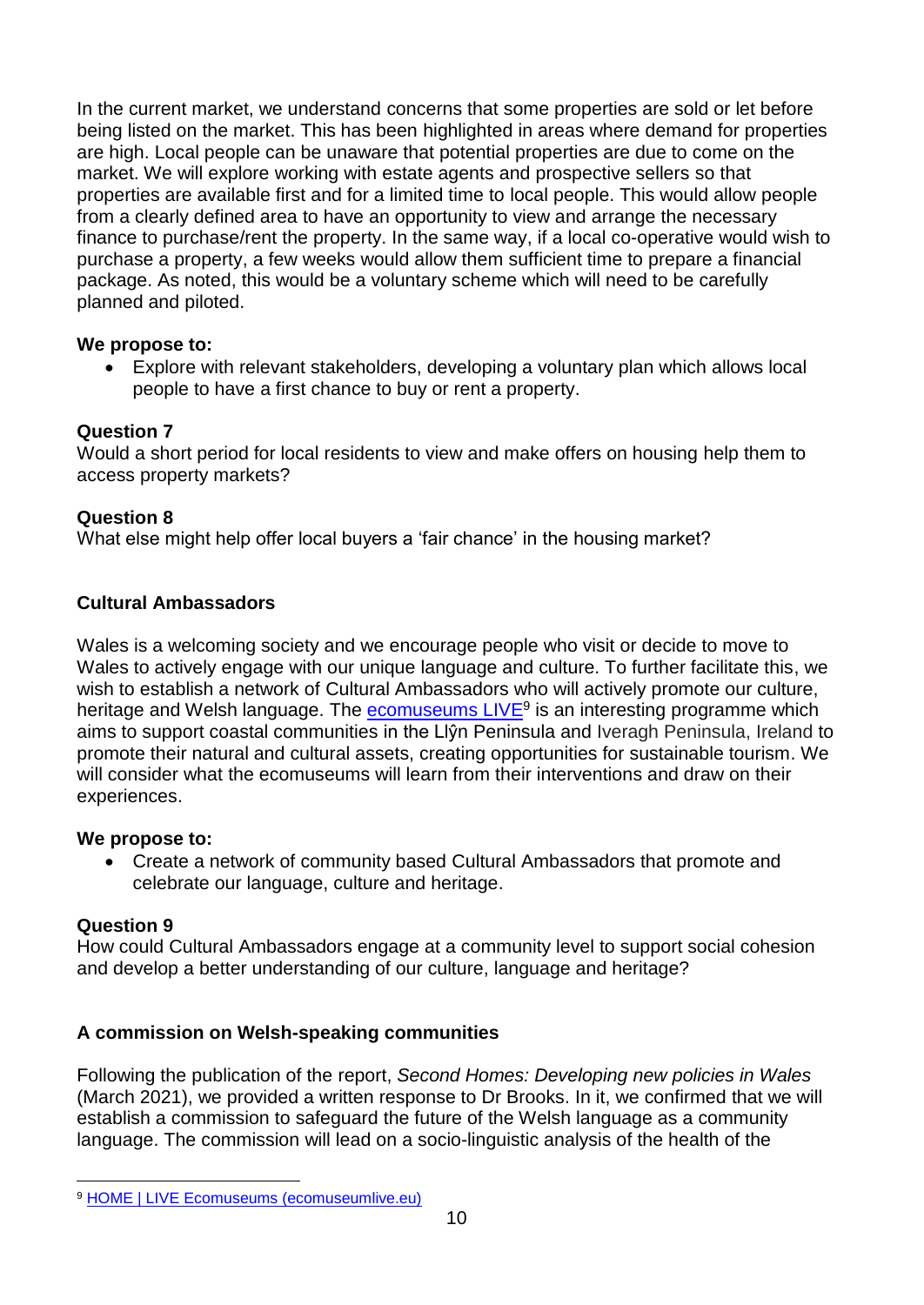language in our communities. It will develop a model to provide evidence for local authorities on the vitality of the language in the communities they serve. The commission will consider the challenges facing Welsh-speaking communities and gain a better understanding of the linguistic, socio-economic and social restructuring challenges faced post COVID-19 and Brexit. The commission will make policy recommendations.

Underpinning this, the commission will analyse the 2021 Census results to better understand the language shift over the last decade. In this light, it will consider which interventions are needed today, and ensure that future policy interventions are based on sound evidence. This work links to the development of models that help define areas of linguistic interest and sensitivity. The aim is to make it is clear which interventions and support are needed in these areas to protect the language and how the collective approaches are used from a language perspective to ensure policy goals are met.

## **Areas of significant interest and sensitivity**

The commission will look at empirical evidence which can underlay policy recommendations to address the particular issues that face the Welsh language as a community language. This could inform approaches in the fields of planning, education policy and other interventions, which are tailored or targeted to reflect local linguistic circumstances. Part of this work will include developing a model that will facilitate decision makers at local authority and Welsh Government level to be able to identify areas of particular linguistic sensitivity where it might be appropriate to make such tailored public policy recommendations.

#### **We propose to:**

 Create a commission on Welsh language communities which will look at the different factors that affect the ability of the language to be sustained as a community language.

# **Question 10**

What specific factors should the commission consider in relation to sustaining Welsh as a community language?

# **Question 11**

What, in your view, will be the challenges facing the commission?

# **Question 12**

Are there any examples, practices or instances of interest that could inform the commission's understanding of the factors that affect the language?

# **Housing, Work and Language**

Sustaining a strong economy as well as sufficient supply of affordable homes is necessary in providing a sufficient baseline for the Welsh language to thrive. One of the main challenges facing rural, coastal and Welsh-speaking communities is the constant outmigration of young people. Data presented in the Arfor Interim Report noted that a cumulative total of 14,240 young people in the 20-29 age group left the four counties of Anglesey, Ceredigion, Carmarthenshire and Gwynedd between 2012-16.This is a complex, multifactorial issue and is not because of the lack of job opportunities or affordable homes alone – it includes the social and educational aspiration of people needing to explore and gain new experiences.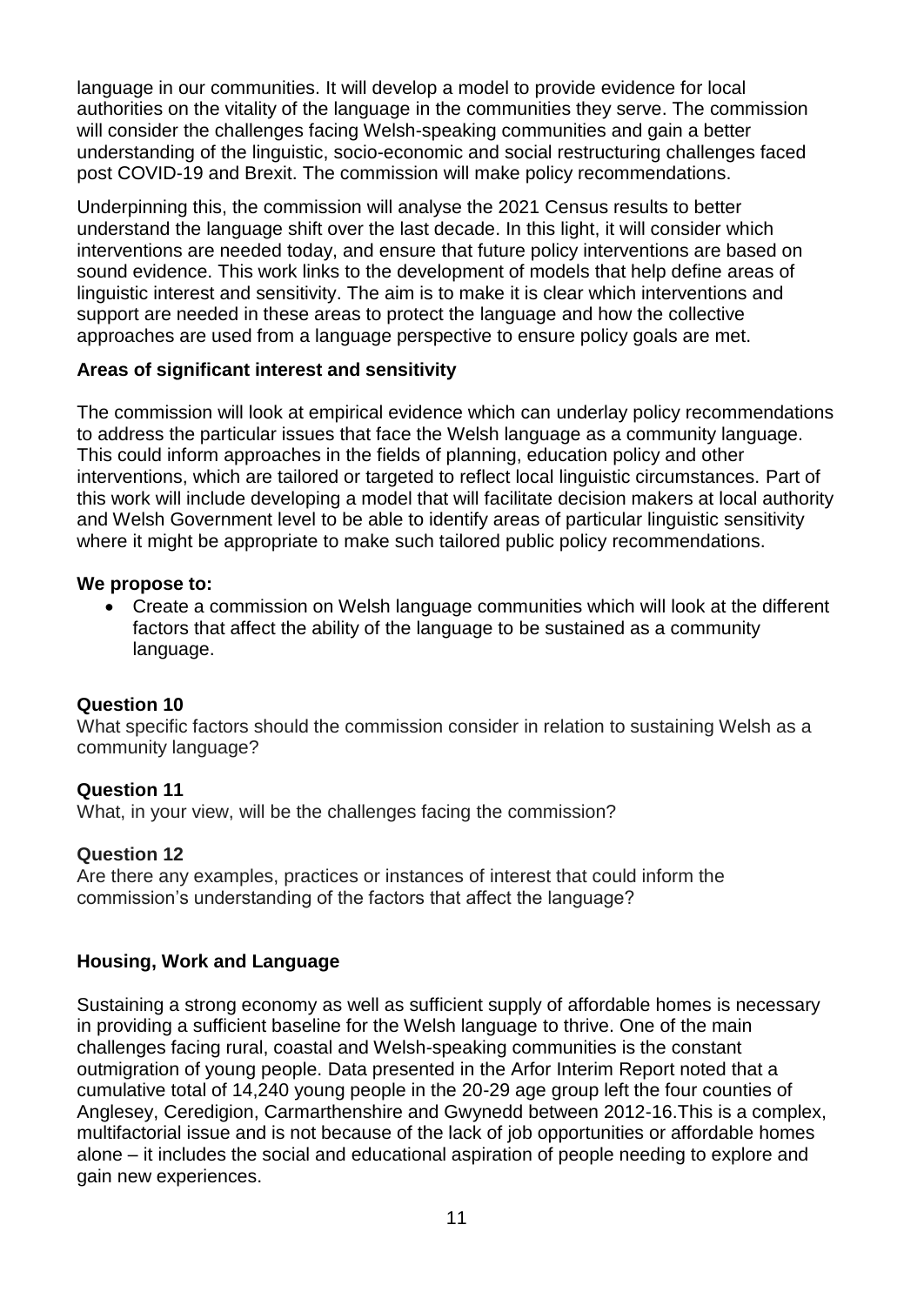We welcome opportunities for our young people to further attain their educational aims, gain valuable skills and work experiences, both within and outside of Wales. We should also support those young people who want to continue living in the communities in which they were brought up; as well as create and support opportunities for people to return.

The Arfor programme has recently trialled some interventions in this space for example the Llwyddo'n Lleol programme that sought to equip young people with the skills and confidence to start businesses in their communities. Business grant schemes in Ceredigion meanwhile, saw a particularly high level of interest from young people who had faced challenges in accessing capital to start their own ventures. These were purely economic interventions that helped local residents remain in their communities, and sustain the daily use of the Welsh language. Though effective schemes in and of themselves, experience of the Arfor programme suggests that the most effective means of supporting people to remain in or return to their communities entails a more 'wrap-around' approach. Economic support is more effective when combined with help to access local housing, educational and social opportunities.

# **Question 13**

What (more), alongside housing support, can be done to support local and particularly young people to remain, live and work in their communities?

# **Current Welsh Government Interventions**

On 18 October, the Minister for the Economy announced a new progressive economic policy *[Moving the Welsh Economy Forward: A Team Wales recovery, built by all of us](file:///D:/Users/edwardsi2/Objective/Objects/Moving%20the%20Welsh%20Economy%20Forward:)<sup>10</sup>* . Our aim is to create better jobs, narrowing the skills divide, tackling poverty and strengthening regional economic development. We acknowledge the long-term demographic challenge facing the Welsh economy as the proportion of the population in Wales aged between 16 and 64 has been decreasing year-on-year since the middle of 2008.

The Welsh Government will be geared towards creating an economy where more young people feel confident about planning their future in Wales, thus supporting job creation and more dynamic local economies. We also acknowledge that a greater emphasis on remote working enables us to consider the opportunities of creating Welsh-medium and bilingual work hubs. Thus supporting people to work closer to their homes and creating the right conditions and opportunities for people who wish to return to the areas where they were brought up.

# **Arfor Programme**

We are currently reviewing an independent evaluation of the Arfor pilot programme which was funded by the Welsh Government. Arfor was created to support the local economies of Anglesey, Ceredigion, Carmarthenshire and Gwynedd. The main focus of the programme was to support economic development as well as creating opportunities to support and benefit the Welsh language. We will look carefully at the findings of the evaluation report and will consider opportunities to scale and spread interventions as we build on the Arfor programme to focus on entrepreneurship, business growth, community resilience and the Welsh language.

<sup>1</sup> 10 Moving the Welsh Economy Forward: "A Team Wales recovery, built by all of us", Economy Minister | [GOV.WALES](https://gov.wales/moving-welsh-economy-forward-team-wales-recovery-built-all-us-economy-minister)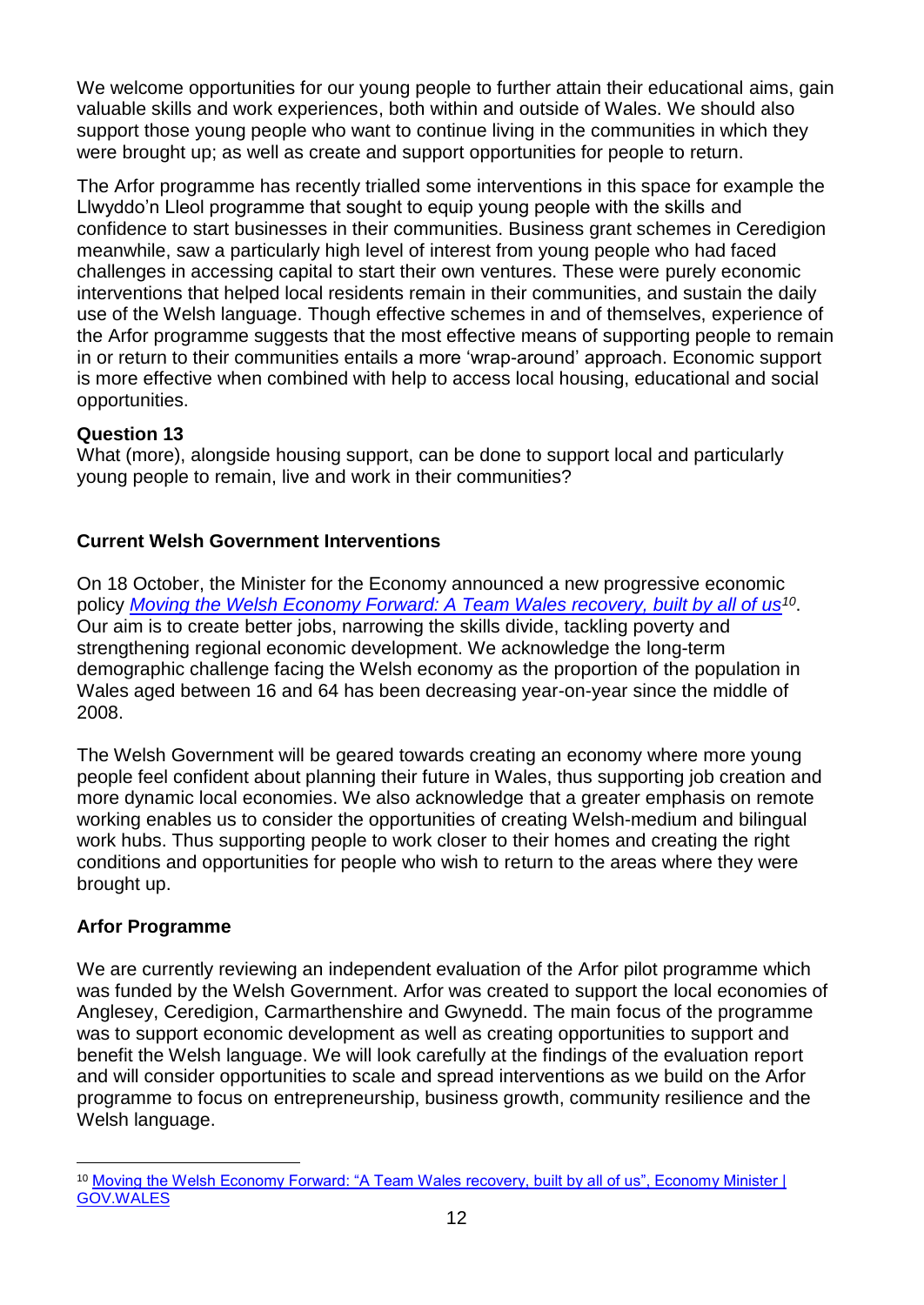# **Economy and Welsh Language Roundtable**

In 2019, the then Minister for International Relations and Welsh Language established an Economy and Welsh Language Roundtable. With representatives from local authorities, economic development policy leads and practitioners and Welsh language planners. The roundtable is chaired by the Minister for Education and Welsh Language. The roundtable has recommended numerous actions which can support the rural economy as well as providing the right conditions for the language to thrive (see Annex 1). Many of these proposals are already being developed or implemented. We will expand the role of the roundtable to include housing. The new Economy, Housing and Welsh Language Roundtable will also be responsible of overseeing the delivery of the Welsh Language Communities Housing Plan.

## **We propose to:**

 Extend the scope of the Economy and Welsh Language Roundtable to include Housing with a role of overseeing the progress of the Welsh Language Communities Housing Plan.

## **Question 14**

Do you have any further comments or suggestions in relation to any of the specific schemes mentioned above?

# **Place Names**

Place names are integral features of the cultural and historic landscape of Wales, both on a local and a national level. They are particularly important to the visual and aural character of Welsh-speaking areas and communities, and we recognise the special need to value and retain the rich legacy of our Welsh place names.

There are many types of names, and the challenges that apply to each are slightly different. The names of settlements (i.e. towns, villages and cities), for example, are standardised by the Welsh Language Commissioner, and these well-established names are rarely subject to change. At the community level, however, there is a rich stock of names of geographical features, land holdings and properties, including farms and houses. Many of these are historical, but they remain more fluid than settlement names.

In our Programme for Government, we have committed to working to protect Welsh place names. The Welsh Government has already established a [List of Historic Place Names of](https://historicplacenames.rcahmw.gov.uk/)  [Wales,](https://historicplacenames.rcahmw.gov.uk/) which is the only statutory record of historic place names in the UK. One of its main objectives is to raise awareness of the wealth of historic names in Wales and their importance as part of our cultural heritage. The list was created in 2017, and a task and finish group has been established to review the work to date and to formulate recommendations for the future.

Changes to historic house names are currently a topic of concern. Statutory guidance requires local authorities to take account of the List of Historic Place Names when dealing with formal requests to rename properties. Some formal changes do take place, but often a plaque can be placed on a house without officially altering its name, or a business name can simply be added to an existing address. One of the first actions we need to undertake is a piece of research to establish the exact scale of the problem – there are currently large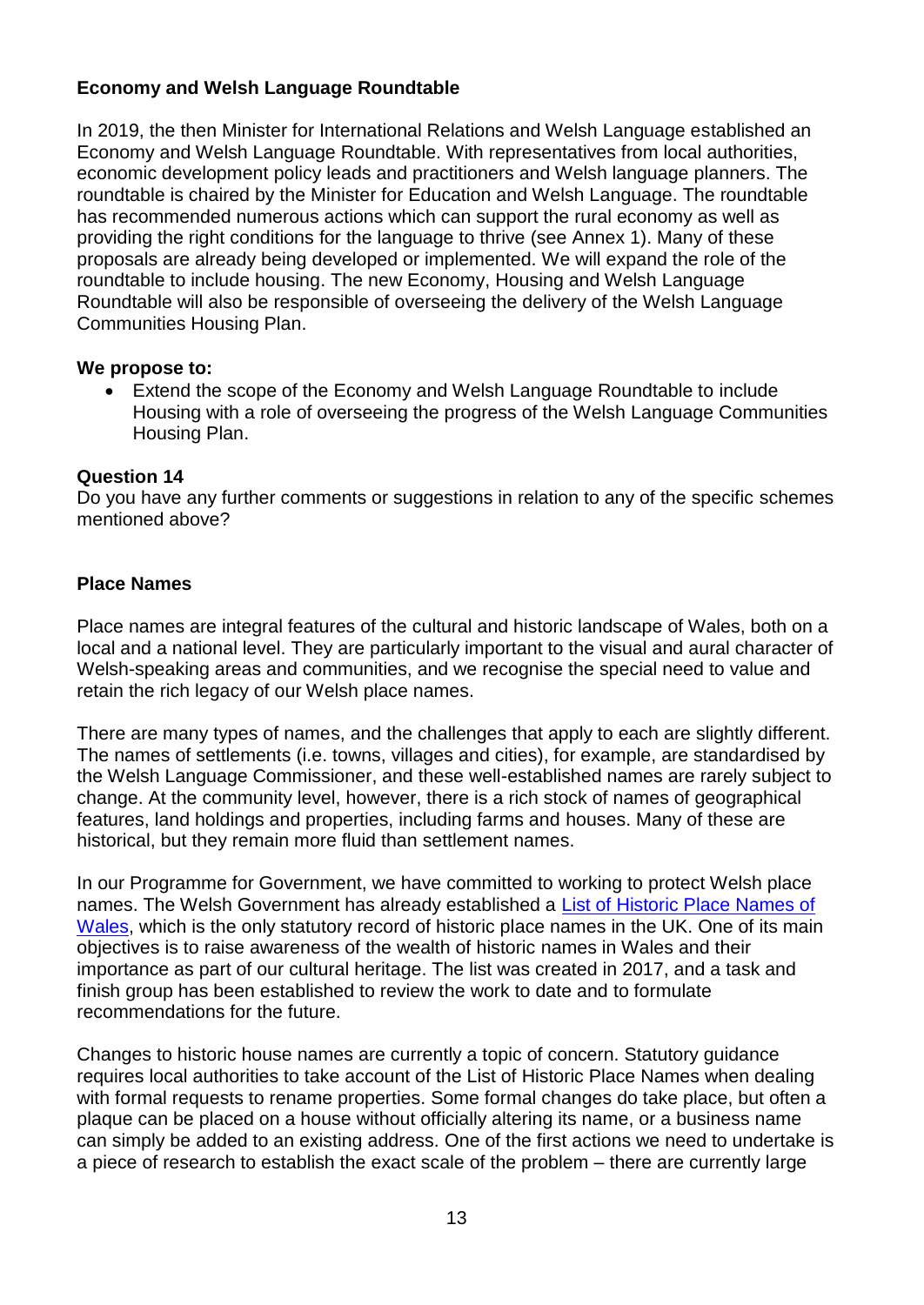gaps in the knowledge we have across Wales. We will then need to be creative and find ways of managing some of these changes.

The starting point in the short term is local action, which is already happening in a number of places. We anticipate that the Cultural Ambassadors will have a role in this regard. In addition, we will explore how the value and importance of Welsh names can be promoted through other means, e.g. welcome / information packs for property buyers, exploring how various local authorities interpret their role in this area of work, how to better market the List of Historic Place Names of Wales, and consider whether the Mentrau Iaith should have an active role to support this work. As this is also a matter of national concern, we will also aim to extend this work nationally.

#### **We propose to:**

- Explore how local authorities discharge their roles in this area of work.
- Consider the recent use of covenants to protect house names and explore how these might be used more widely in the future.
- Explore new ways of raising awareness of and promoting the List of Historic Place Names of Wales.

## **Question 15**

What kind of local interventions would you want to see to promote the importance of Welsh place names, encourage their retention and to maintain the Welsh language as a visual part of our communities?

# **General Questions**

#### **Question 16**

What else should be considered as part the Welsh Language Communities Housing Plan?

# **Question 17**

What changes would you make to the proposals presented in this plan to improve their effectiveness?

#### **Question 18**

We have asked a number of specific questions. If you have any related issues which we have not specifically addressed, please use this space to report them.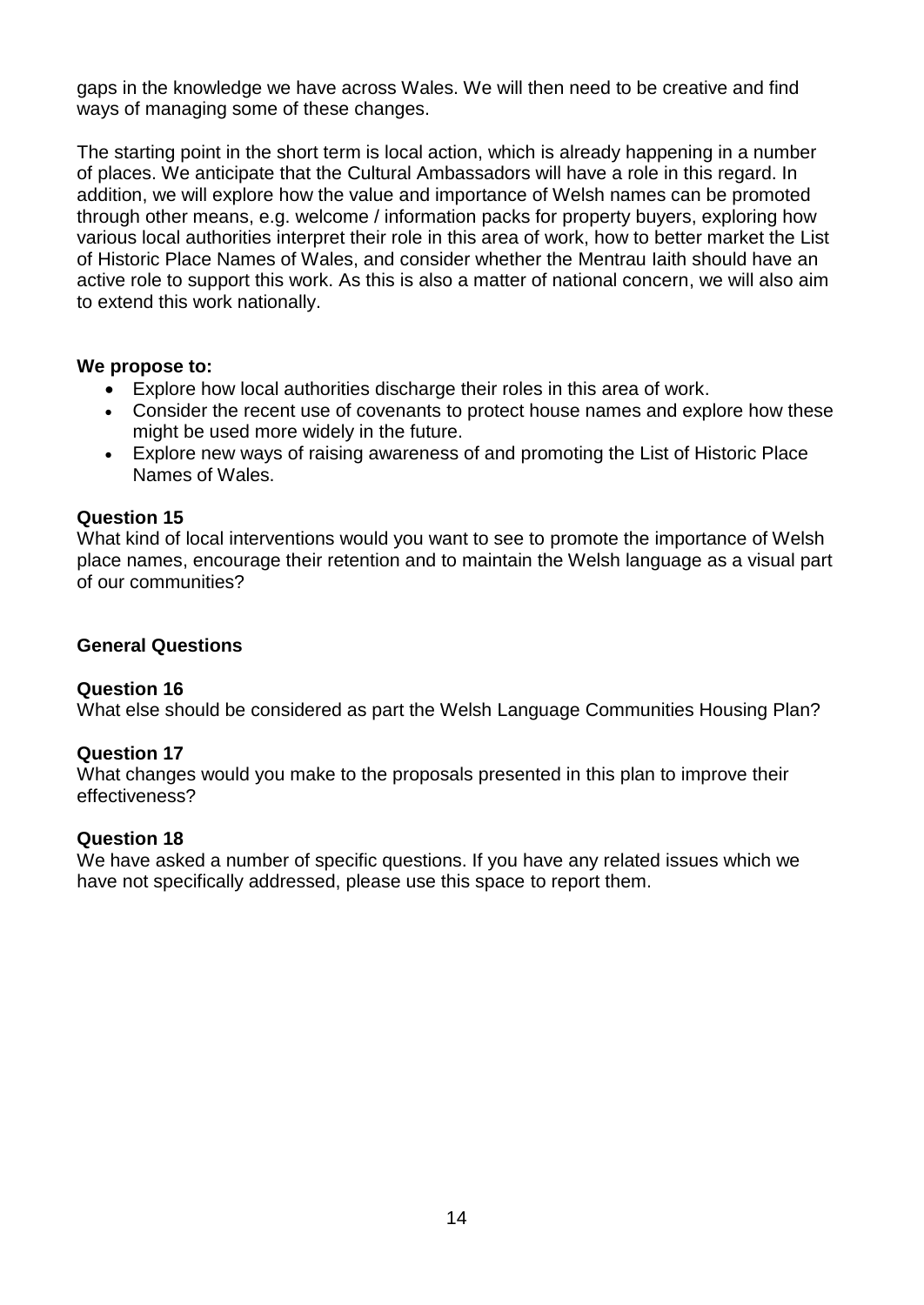## **Roundtable recommendations / actions**

## *1. Foundational Economy*

**Action Point 1:** Adapt the Arfor programme interventions in line with the findings of the evaluation and mainstream them to relevant economic programmes.

**Action Point 2:** Ensure that the evaluation of projects funded by the Foundational Economy Challenge Fund includes consideration of the impact on the Welsh language.

## *2. Social Enterprises*

**Action Point 3:** Create new jobs in the community by developing new social enterprises modelling the work of Cwmni Bro Ffestiniog and Partneriaeth Ogwen etc.

**Action Point 4:** Encourage community-based Welsh language organisations to relocate to support our town centres and sign-post to Town Centre First fund. Support them to create local hubs which will:

- Allow people to work nearer to their homes.
- Allow individuals to work together in their local community.
- Provide a space for those who cannot or do not want to work from home

## *3. Outward Migration*

**Action Point 5:** Invest and enhance work related programmes targeted at young people to stay or return to the area (Llwybro, Mônallu, Apprentis, Llwyddo'n Lleol and the similar to Propser project in Ireland).

**Action Point 6:** Request local authorities, where the percentage of Welsh speakers is more than 30%, to roll out the Careers Wales alumni toolkit within Welsh-medium schools to keep in touch with former pupils and support them by informing them of local job opportunities and possible career paths.

# *4. Job Opportunities*

**Action Point 7:** Encourage young people to use the Personal Learning Accounts to study flexible, part-time courses around their existing work responsibilities to gain the necessary skills and qualifications to maximise their job and income potential.

**Action Point 8:** Create a youth employment programme for rural Wales in cooperation with Regional Skills Partnerships and local employers to address skill shortages and create intelligent workforce planning.

**Action Point 9:** Circular economy – create job opportunities by using local products and resources, e.g. a wool processing pilot project in Blaenau Ffestiniog use local sourced wool as insulation and fertiliser products creating a foundation for jobs and local business.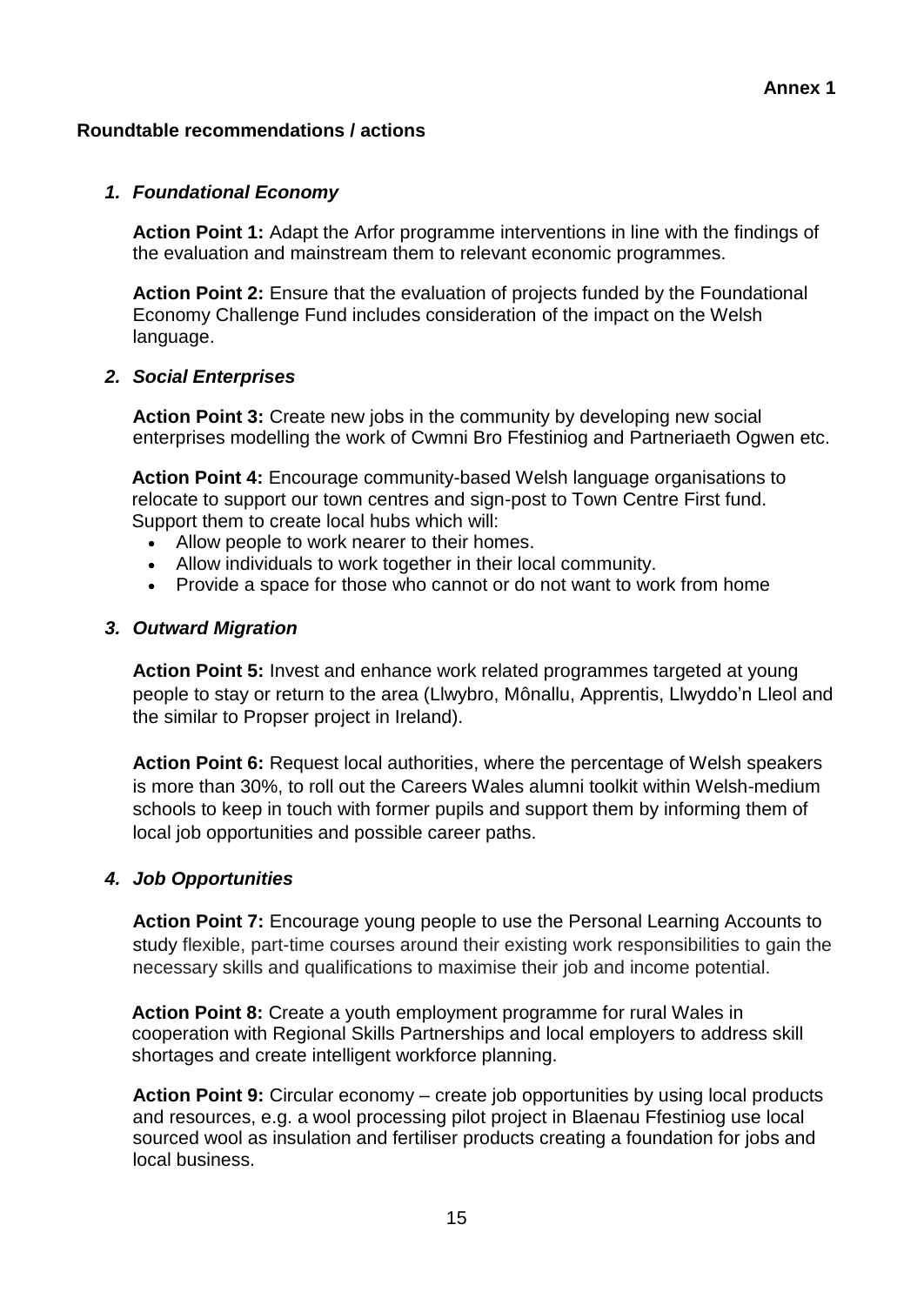**Action Point 10:** We will develop a pilot project based in a rural area which will incentivise students who have left Wales to return to help teach Welsh in schools for the final week of school term in the hope that they will be attracted to become teachers in Welsh-medium schools. We will promote the part time online M.A. teaching course to encourage more people to become teachers who work through the medium of Welsh.

**Action Point 11:** Support the Urdd to create an infrastructure that will create 300 apprenticeships placements over three years.

## **5.** *Mainstreaming the Welsh Language*

**Action Point 12:** We will mainstream the Welsh language into all economy and employability programmes ensuring that Welsh language impact assessments are undertaken before a policy or programme is implemented. There will be an expectation that performance indicators and targets are set and that progress is monitored on a regular basis.

**Action Point 13:** Undertake a review of the Welsh Government standard grant award conditions regarding the Welsh language, to ensure that funded organisations can contribute to the aims of *Cymraeg 2050*.

**Action Point 14:** To support the delivery of the Economic Contract, we will assist WG relationship managers to better reflect the Welsh language in economic interventions.

#### *6. Procurement*

**Action Point 15:** Continue to work with relevant Public Service Boards to identify the opportunities to redirect public money back into our communities. Understand the current baselines and set realistic but challenging targets to increase local spending power.

#### *7. Digital*

**Action Point 16:** We will work with local authorities and community based organisations to ensure our current digital funding programmes help rural communities to receive fast broadband.

**Action Point 17:** Following the survey findings of the review of the effects of COVID-19 on Welsh language community groups, we will work with relevant stakeholders to ensure that community groups have the necessary skills to make the best of their digital capabilities.

#### *8. Housing*

**Action Point 18:** We will work with local authorities to build affordable homes and work with local FE colleges to ensure the necessary local skills to build these properties.

**Action Point 19:** We will consider the recommendations of Dr Simon Brooks' report, *Second homes: Developing new policies in Wales*. We will work with local authorities and housing associations to look at the possibilities to enable local communities to